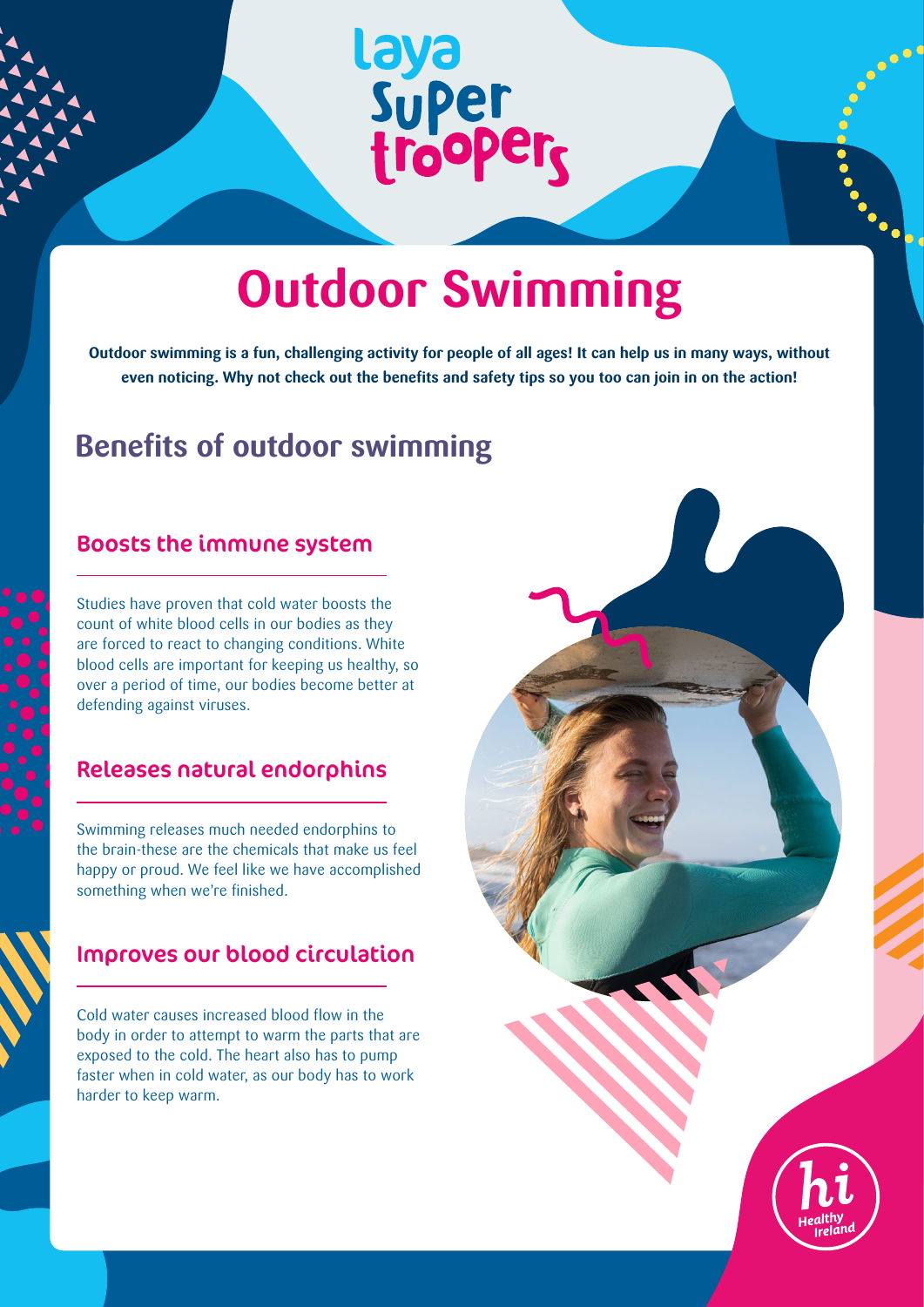# Laya<br>Super<br>trooper<sub>s</sub>

## **Outdoor Swimming**

#### Using energy

We burn far more calories during sea swimming in comparison to swimming in warm conditions because our bodies have to work harder to keep warm. Our bodies also begin to adapt to the cold through repeated exposure. This means you may be able to swim for longer each time you go.

#### Reduces stress

A large amount of studies show the link between cold water swimming and a reduction in stress. As we are focusing so much on the feel of the cold water on our skin, it wipes away any other stressful thoughts we may have.

#### Making new friends

The community among swimmers is extremely strong. Just like joining a rugby or football club, having the same hobby as other people helps to bring us together!